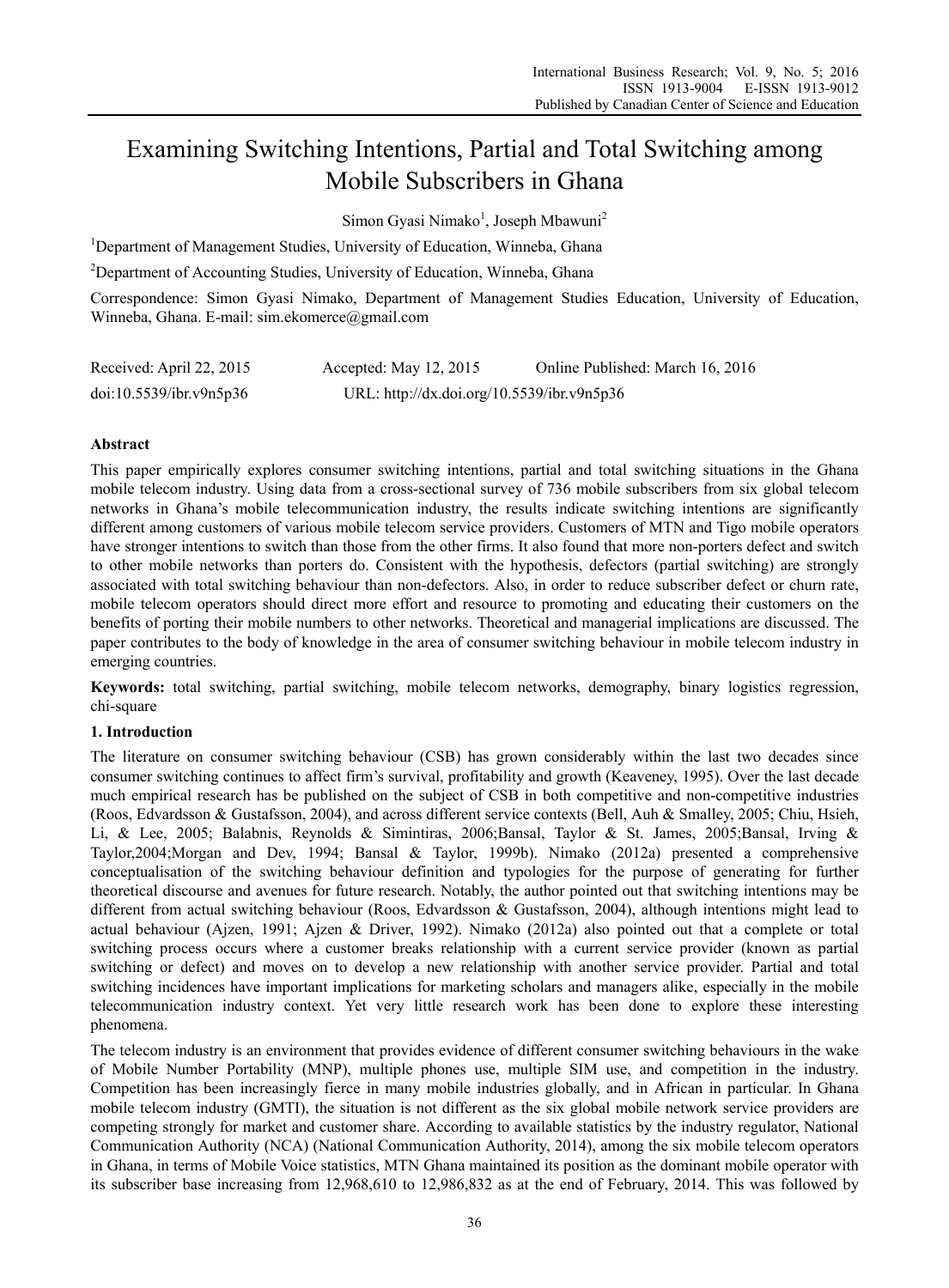Vodafone Ghana with an increase in sub-scriber base from 6,244,855 ending January to 6,413,376 in February 2014, representing 22.41% of the total market share. This is followed by Tigo with sub-scriber base shooting up to 4,086,615 representing 14.28 % of the market share at the end of the review month. Next in market share is Airtel Ghana with an increased subscriber base from 3,508,411 to 3,537,316 subscribers at the end of February, 2014, which represents 12.36% of the total market share. Glo Ghana's market share from January ending reduced from 5.17% to 5.02% as at the end of February 2014, with a sub-scriber base of 1,437,580. Finally, Expresso ended the month of February, 2014 with a market share of 0.54%, as a result of a decrease in their subscriber base from 168,998 in January to 153,727. Moreover, on July 7, 2011, the MNP policy was introduced in GMTI by the National Communication Authority (NCA) with the collaboration of the six mobile telecom operators. This has undoubtedly increase competition in the industry than ever before. The introduction of MNP, the use of multiple phones, and multiple network services by customers has, to a large extent, contributed to the intense competition as mobile subscriber churn rate tend to rise in GMTI for some firms more than others (National Communication Authority, 2014).

The problem of this study hinges on two important areas. First, in the wake of intense competition in the mobile telecom industry in many developing countries like Ghana, there is the need for empirical evidence on switching intentions and behaviour among consumers of competing mobile telecom networks in Ghana as a means of providing feedback for management strategy for each firm. This study hopes to fill this gap in advancing marketing practice.

Second, previous research has established that customers may exhibit different switching behaviours (Roos, Edvardsson & Gustafsson, 2004; Bell, Auh & Smalley, 2005; Chiu, Hsieh, Li, & Lee, 2005; Balabnis, Reynolds & Simintiras, 2006; Bansal, Taylor & St. James, 2005; Bansal, Irving &Taylor, 2004; Morgan & Dev, 1994; Bansal & Taylor, 1999b). However, investigations into partial and total switching incidences have received relatively very little research attention in the CSB literature as pointed out by Nimako (2012a). In mobile telecom industry, the mobile number portability platform allows consumers to switch while retaining their original mobile numbers (Buehler & Haucap, 2004; Nimako, Ntim & Mensah, 2014; Odunaike, 2010; Shin & Kim, 2007). This implies that porting allows consumers to partially switch. This could in turn influence a consumer's decision to either defect a relationship with a current provider or completely switch to a new competitor. Investigating these switching behaviours could have useful implications for marketing theory and practice. Yet there is little empirical work in this direction. Based on the above discussion, the main purpose of this study is to explore the switching intentions, partial and total switching behaviour of consumers in Ghana mobile telecommunication industry. Specifically, the study sought:

1. To measure the switching intentions among consumers of six mobile telecom operators in Ghana.

2. To assess whether switching behaviour of customers are associated with mobile telecom brands (Expresso, Tigo, Airtel, Vodafone, Glo and MTN).

3. To assess the influence of porting behaviour on switching behaviour of consumers.

The rest of the paper is organized as follows. Relevant literature is reviewed and conceptual framework and hypotheses are proposed. It is followed by methodology, data analysis, and discussion of results and implications of findings. Then, limitations and directions for future research are discussed. It ends with a conclusion.

#### **2. Theoretical Framework and Hypothesis**

#### *2.1 Concept of Consumer Switching Behaviour*

Nimako (2012a) defined consumer switching behaviour as "the process by which a consumer abandons his/her relationship with a current service/product provider and replaces it with a competitor partially or entirely for a given time period." (p. 68). The author provided several conceptual dimensions and typologies of the CSB phenomenon in his switching typology tree (Fig. 1). Notably, he pointed out that switching is a process involving both a switched-from and a switched-to concepts that make a complete or full or total switch (Nimako, 2012a). In situation where a consumer defects or switch from one provider but does not proceed to switch to a new service provider, it is termed a partial switching behaviour. In many research contexts, the idea of switching represents a complete or total switch involving a consumer switching from one service provider to another (Nimako, 2012a). While negative factors existing at a current service provider, push factors, may cause consumers to defect (switch from), positive factors existing at a competitor service provider, pull factors, may attract consumers to switch to the competitor (Bansal, Taylor& St. James, 2005).

Depending on the switching decision process, switching behaviour may be categorized further into several segments. These switching behaviour segments include those customers who actually switch, called Switchers (Njite, Kim & Kim, 2008), those who may be considering a switch or have an intention to switch in the near future, termed considerers (Ofcom 2010), those who do not wish to switch at all in the near future even though they have some reasons to do so, termed non-switchers or stayers (Roos, Edvardsson & Gustafsson, 2004], those switchers who return back to the former service provider, referred to as return switchers or return migrants (Bansal, Taylor & St. James, 2005), and those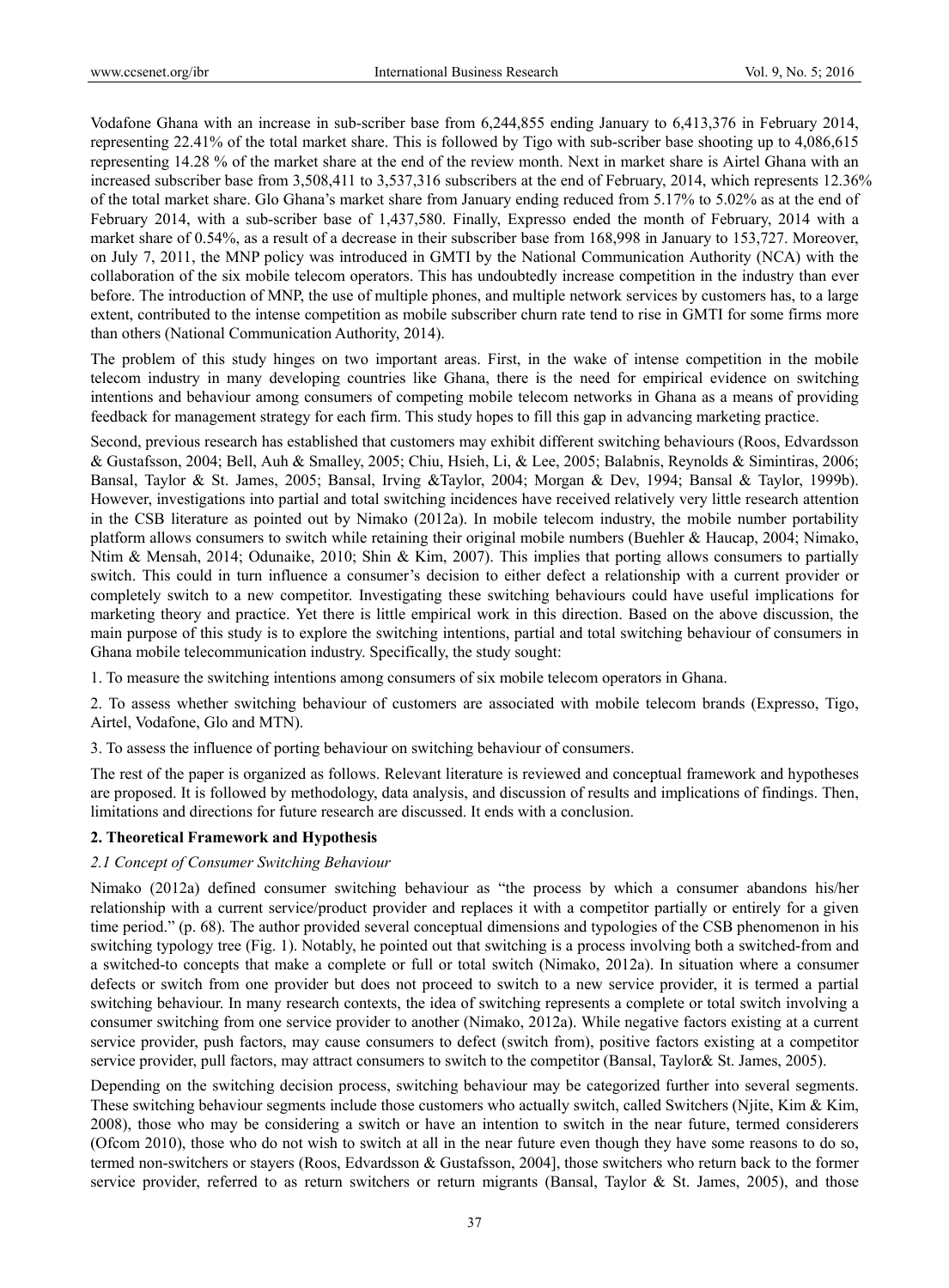switchers who keep on switching from many different service providers (habitual switchers) or polygamous buyers (Bansal, Taylor & St. James, 2005).

It becomes critically important for management of firms to understand these consumer segment based on their switching behaviour for the purposes of managerial strategy. There is very little empirical studies that explore these segments of switching behaviour in specific industry contexts, and the theoretical relationship between partial and total switching behaviour in general and in a developing country mobile telecommunication industry in particular. This study area is crucial to consumer behaviour literature in that it will enhance further theoretical discourse into the critical factors that mediate the relationship between partial and total switching behaviour.



Figure 1. Switching typology tree. It depicts ten key typological dimensions of consumer switching phenomenon explained in the present paper. Source: adapted with permission from Nimako (2012a).

2.2 Switching in Telecom Industry: Conceptual Framework and Hypothesis

The conceptual framework (Figure 2) depicts that consumer switching in the telecom industry can occur in two principal ways, one is by defecting and the other is by porting their mobile numbers through the MNP platform.



Figure 2. Conceptual framework and hypotheses

# 2.2.1 Switching by Defecting

Customers defect when they stop using the services of a service provider or they abandon their relationship with a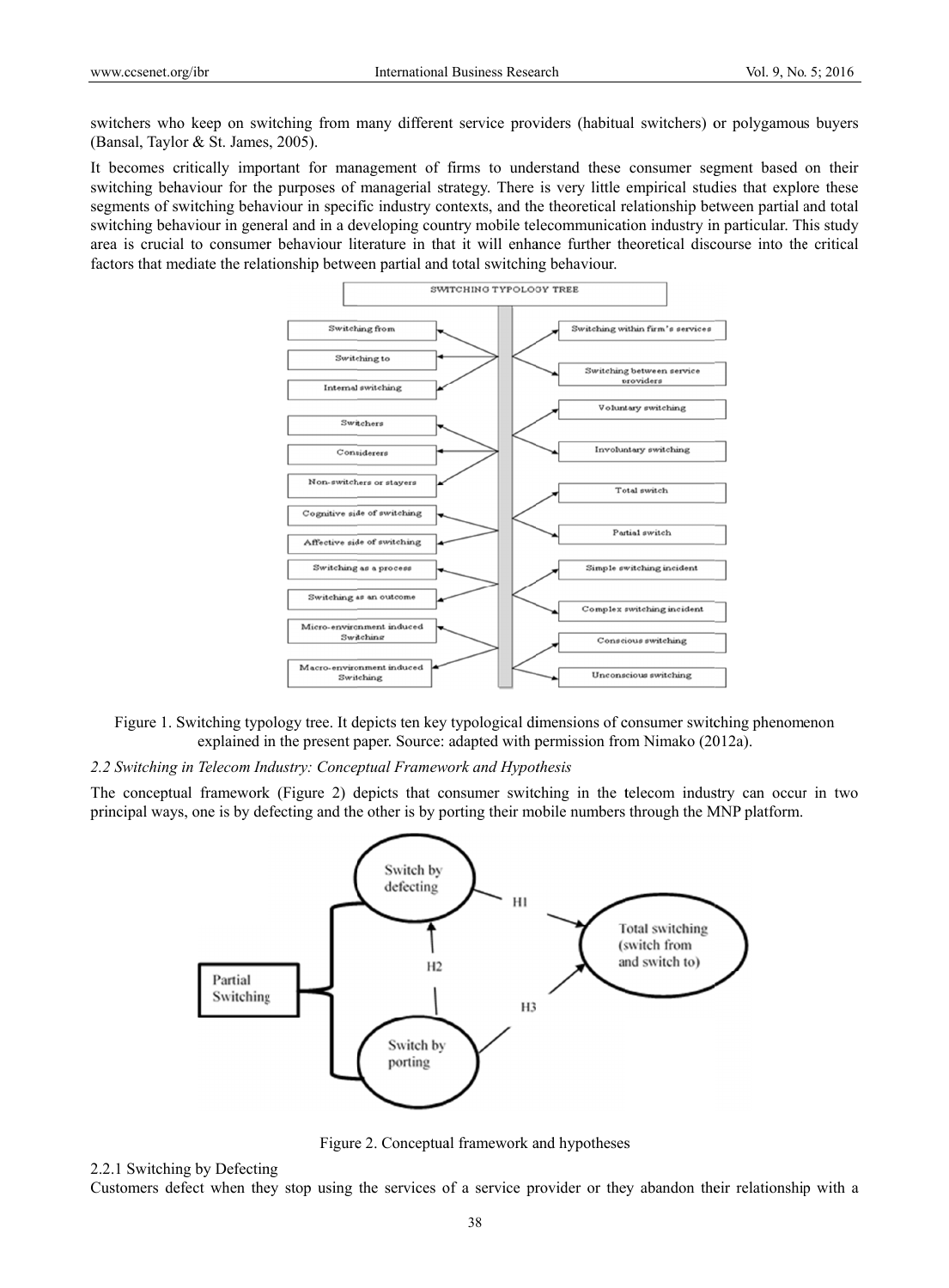service provider for any reason. In this situation, the service provider will record loss of customer base and therefore loss of market share in an industry. When customers defect it actually means they have broken relationship with a service provider, representing a switched-from phenomenon, which is only one side of the switching phenomenon. A complete or total or full switching process takes place when there is a switch from one service provider and a switch to another (competitor) (Nimako, 2012a). When a customer only switches from a service provider, that is defects, without switching to another, it constitutes a partial switching phenomenon. Partial switchers (defectors) are more likely to find new service providers, thus complete the total switching process. There is evidence in the marketing literature that show that defected customers search for new service providers (Keaveney, 1995). According to Keaveney (1995), 85% of customer who defected also found new service providers through active search, while other found new providers through marketing communication such as direct marketing, sales promotion and advertising media. This happens when the customer realises that the same needs and wants for which he/she switched from a previous service provider could also be provided for by available competitors. In the competitive mobile network industries, like GMTI, where there are other strong competing firms, when a customer defects he/she is likely to search for and switch to new service provider, and thus, complete the switching process.

Therefore, it is expected that intentions to switch to a better service providers will be strongly associated with customers who switch from a former service provider (defectors) than those who do not switch. Thus, defectors are more likely to totally switch than non-defectors. This leads to the hypothesis that:

*H1: Partial switching behaviour among defectors will be significantly associated with total switching behaviour among total switchers than among non-defectors. Specifically, defectors are more likely to totally switch than non-defectors.* 

## 2.2.2 Switching through MNP Platform

In the mobile telecom industry, especially in many emerging economies where the MNP has been introduced, consumers are also able to switch through the MNP platform by porting their mobile numbers to another mobile telecom network. This allows them to retain their mobile number and still be able to switch to use other telecom services. When customers port their mobile numbers, it signifies their desire and intention to switch to use the services of other networks while still retaining the mobile number of an existing service provider. Thus, the use MNP platform itself constitutes a partial switching phenomenon (Nimako, 2012a). In this situation, mobile subscribers are able to enjoy some services of other mobile telecom service providers which can influence them to either defect a current service provider and/or switch to a new one. Thus, switching through the platform of the MNP can cause customer to defect (partially switch) or switch to a new service provider (totally switch), especially when there is strong attraction from competitors (pull factors) or strong distractions from a current service provider (push factors). There is evidence in the marketing literature that when the attraction and opportunity to switch is strong, customers are more likely to switch than when the attraction is weak (Chiu, Hsieh, Li, & Lee, 2005; Bansal, Taylor & St. James, 2005; Zhang, Cheung & Lee, 2012).

The above discussion suggests that porting behaviour is likely to influence switching behaviour in two ways. First consumers who port their mobile numbers (porters) are more likely to defect than those who do not port (non-porters). This is because as porters are exposed to use of other service providers' services they may perceive them to be better than their current providers' offerings, and therefore defect with a current service provider. Second, porters are more likely to make a decision to switch when they perceive themselves to be better off with a new service provider than their current service provider. Therefore, the following hypotheses are postulated:

*H2: Porters are more likely to defect than non-porters. Specifically, more porters are likely to be defectors than non-porters.* 

*H3: Porters are more likely to totally switch than non-porters. Specifically, more porters will be associated with a decision to switch to a new service provider (switchers) than non-porters.* 

## **3. Methodology**

## *3.1 Population and Sampling*

The population consisted of 26,591,124 individual subscribers as of April, 2013 (NCA, 2013) from all the six mobile telecommunication operators in Ghana, operating under these brand names: MTN Ghana Vodafone Ghana, Airtel Ghana, Tigo, Expresso and Glo Ghana. The appropriate sample size was estimated using sample size determination formula by Yamane (1967) that yielded an estimated sample size of 400. In order to collect data of high quality that reflect customers' opinion and have quality ofgood representativeness, a survey was conducted from a cross-section of subscribers of mobile telecom service providers across the country in July 2013. The survey yielded a usable 736 questionnaires returned representing 73.6% response rate for analysis.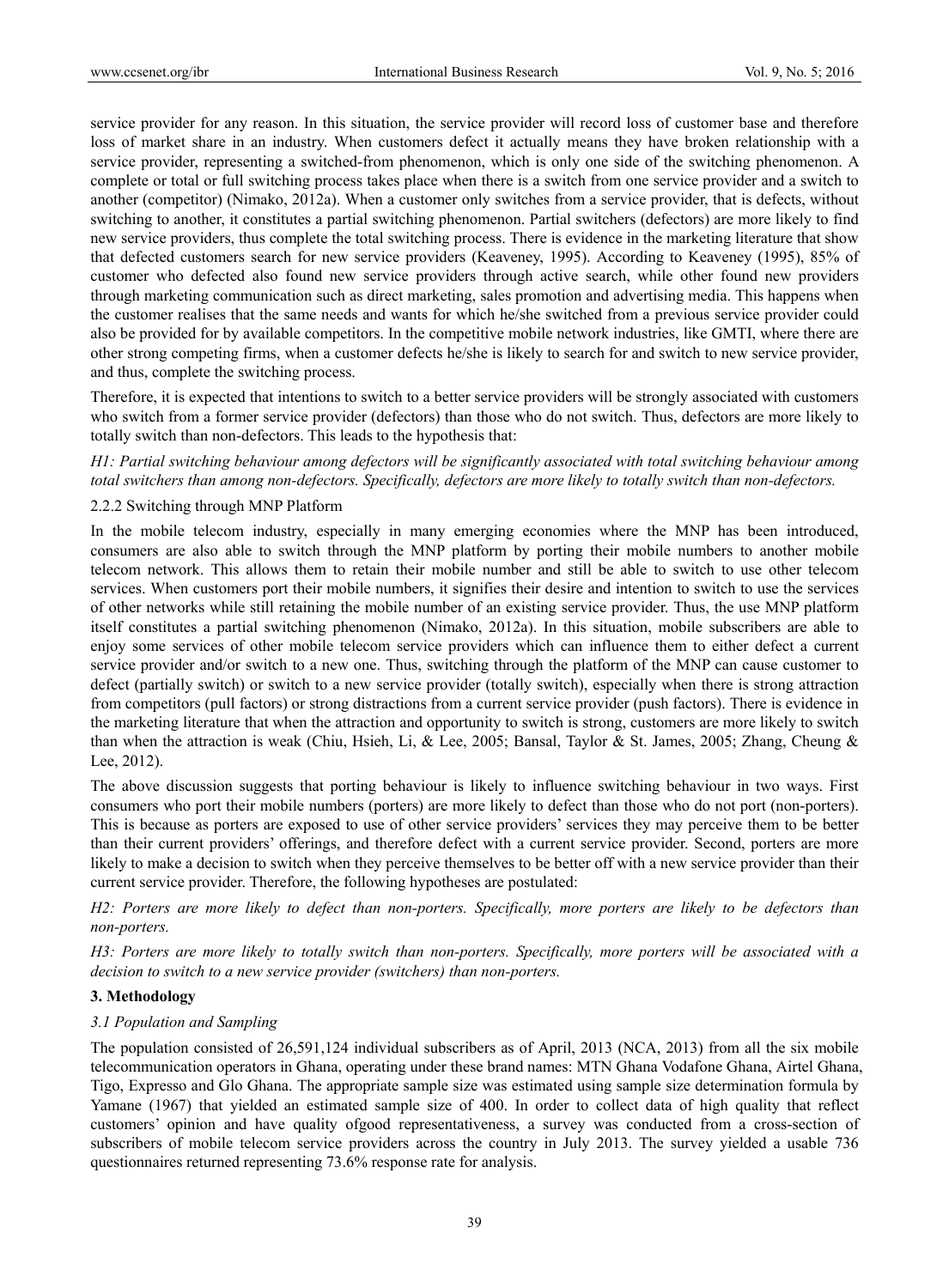#### *3.2 Research Instrument*

Since this paper is based on a larger study in CSB in Ghana mobile telecom industry, the measurement items were part of the self-administered, structured questionnaire that was developed and pre-tested to a sample of twenty (20) customers. After adjustments were made based on the pre-test to get a more effective instrument, the questionnaire was finally administered to mobile subscribers through personal contact by researchers for nearly three weeks. For the purpose of this paper, the key variables are switching intentions, total switching behaviour, partial switching by adopters of MNP, partial switching by defecting, consumer background demograph and religiosity. Switching intentions were measured using three items on a five-point Likert scale was used, as recommended in previous work (Danaher & Haddrell, 1996). Switching intention items were derived from previous study (Bansal, Taylor & St. James, 2005). Total switching behaviour was measured by asking respondent whether they had switched or changed their mobile telecom network provider to new one within the past two years or not (yes/no response) Partial switching by defectingwas measured by asking respondents whether they had stopped being customers of any of the mobile network or not (yes/no response). Partial switching through MNP was measured by asking respondents to indicate whether they have ported their mobile numbers to anther network or not (yes/no response). The questionnaire also contained respondents' demographic data: gender, age, education, income, marital status, whether customer has ported their mobile number or not, and religiosity – the extent to which religious beliefs affect many important aspects of their life based on (Choi, 2010; Choi, Paulraj & Shin, 2013).

## **4. Data Analysis**

#### *4.1 Data Analysis Methods*

Apart from the use of simple descriptive statistics to describe categories of switching intentions and behaviour, a Chi-square test was also conducted to test the association proposed between porters, defectors, partial and total switching behaviour. Moreover, differences in switching intentions among customers of the six mobile telecom networks were analysed using a non-parametric ANOVA (Kruskal-Wallis ANOA) due to categorical sub-groups involved. Furthermore, the influence of background data onswitching behaviour was assessed using Binary logistics regression analysis since the variables involved acategorical dependent variable, switching behaviour, categorised as switchers (for yes response)and non-switchers (for no response). The logistics regression was chosen because of its soft non-parametric distributional assumptions (Hair, Black, Babin & Anderson, 2010). All tests were conducted using asignificance value of 0.05.

## *4.2 Respondents' Characteristics*

For the characteristics of the respondents, in terms of gender, 67.7% of the respondents were males and32.3% were females. 20.7% of the respondents were below 25 years, 67.3% of them were within the 7ages of 25-36 years, 11.4% were between 37 and 50 years, and .6% were 51 years and above. This implies that majority of them were in the economically active population. All respondents were educated with about 58.7% of them having tertiary level of education, while about 5% and 33% had Senior High School (SHS) and post-SHS education respectively. About 3% had other forms of education.

In terms of income, 33.5% of respondents earned monthly income up to US\$ 250, while 43.9% earnedbetween US\$ 250 and US\$ 500, about 6.5% earned monthly income above US\$ 500. This indicates that most of them earned considerably low incomes. In terms of marital status, 61.7% of the respondents were married, about 36% were single (not married) and about 2% of them were in other marital category.

In terms of length of experience in using mobile network services, 9% of them had less than five years of experience, 56.1% of them had between 5 and 9 years of experience, 26% of them had between 15 and 19 years of experience and about 8% of them had over 20 years of mobile network service use. Generally, this indicates that most of respondents have had a considerable experience in the use of mobile network services.

About 16% of the respondents have ported their mobile phone numbers to another mobile telecom network (porters) while about 84% of them have not yet ported their mobile phone numbers to another network (non-porters). Based on their respective service provider's network, 5.4% of the respondents were customers of Expresso ( $n = 40$ ), 7.5% of them were customers of Glo (n = 55), 13.9% of them were customers of Airtel (n = 102), 8.3% were customers of Tigo (n = 61), 24% of them were of Vodafone ( $n = 177$ ) and 40.9% of them were from MTN ( $n = 301$ ) respectively.

# **5. Results**

The results are presented according to the research objectives addressed in this study.

## *5.1 Differences in Switching Intentions of Customers*

Based on switching intentions, the results for different customer segments are presented in Table 1. From Table 1, the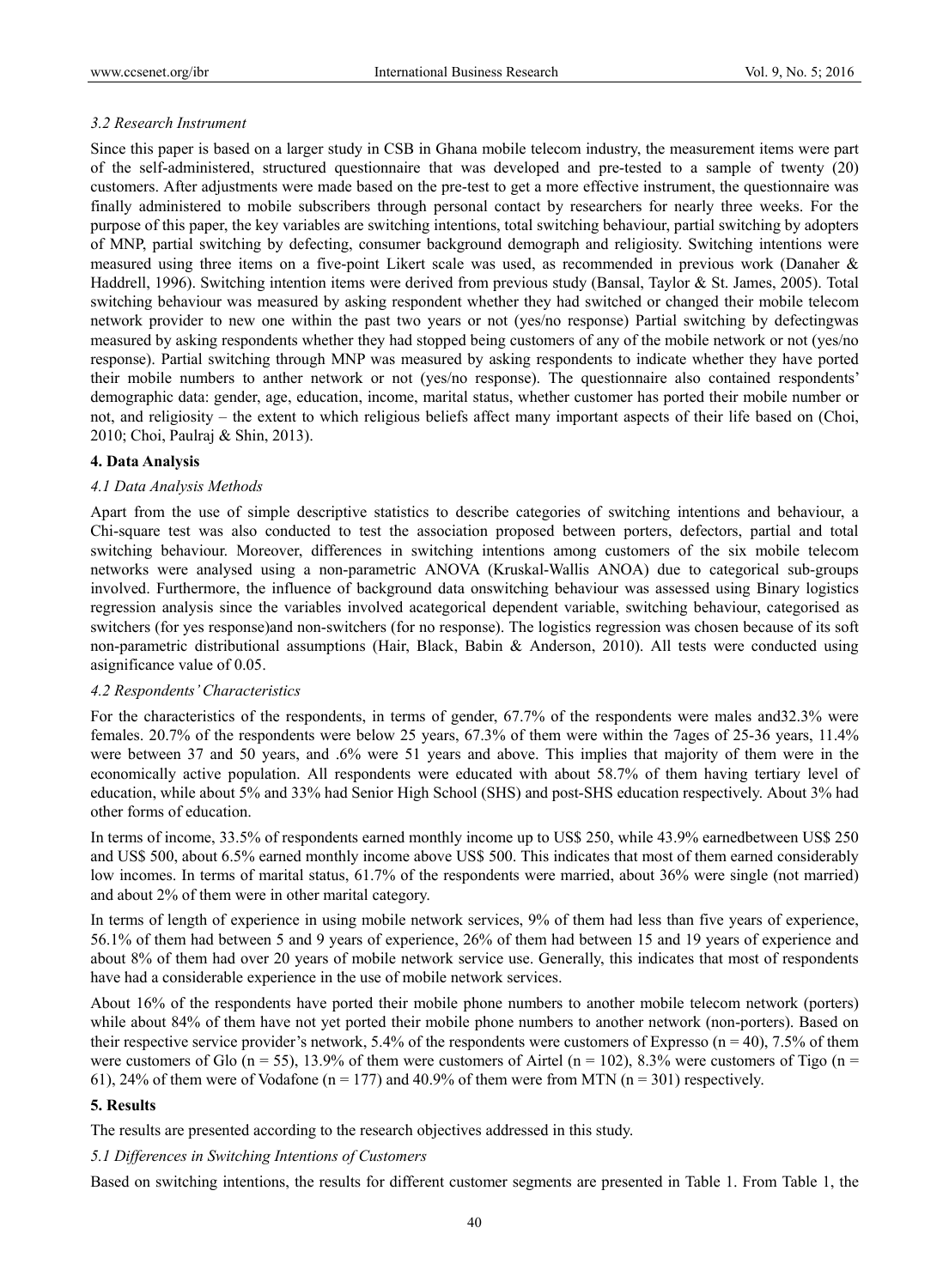total of the three question items that were used to measure switching intentions indicate that, generally, 39% of the respondents were considering a switch (considerers), 24% are undecided and about 37% of the respondents are not considering a switching (non-considerers).

Table 1. Considerers, Undecided and Non-considerers of switching

| Segments of consumer switching behaviour                                                            |        | <b>Considerers</b><br>$(39.3\%)$ | Undecided<br>(24%) | <b>Non-considerers</b><br>$(36.7\%)$ |        |
|-----------------------------------------------------------------------------------------------------|--------|----------------------------------|--------------------|--------------------------------------|--------|
| <b>Switching intentions question Items/Scale</b>                                                    |        | $\mathbf{2}$                     | 3                  | 4                                    | 5      |
| Do you have the intention of switching to use a better mobile<br>network services in the next year? | 125    | 179                              | 173                | 128                                  | 131    |
| How likely are you to switch from XYZ network to a different 131<br>network in the next two years?  |        | 161                              | 180                | 174                                  | 90     |
| Are you considering changing from XYZ to a better mobile<br>telecom network soon?                   | 117    | 154                              | 177                | 133                                  | 155    |
| Total $(\% )$                                                                                       |        | 494                              | 530                | 435                                  | 376    |
|                                                                                                     | (16.9) | (22.4)                           | (24.0)             | (19.7)                               | (17.0) |

Note: Scale 1 – Definitely yes /Very likely, 2 – A bit yes/Likely, 3 – neutral, 4 A bit no/Unikely, 5 - Definitely no/Very unlikely

In terms of differences in switching intentions across mobile networks, a non-parametric One-Way Kruskal-Wallis ANOVA was chosen for the analysis since the strict assumptions parametric ANOVA were partially violated by the data gathered. The results of this tests are presented in Table 2 and Figure 3 for plot of mean ranks. Due to the rating scales used for the concept of switching intentions, the interpretation of the data should imply that low ratings represent high intentions to switch.

Table 2 indicates that consumer switching intentions differ significantly across mobiles networks for all the three measures of switching intentions, intending to switch:  $\gamma$ 2 (5, n = 736) = 118.531, p = .000, likelihood to switch:  $\gamma$ 2 (5, n  $= 736$ ) = 80.798, p = .000, and considering a switch:  $\chi$ 2 (5, n = 736) = 124.637, p = .000. Specifically, MTN customers consistently appear to have the strongest intention to switch, followed by Tigo customers, while customers of Vodafone had lowest switching intentions, followed by Airtel and Expresso customers respectively.

Table 2. Differences in switching intentions among mobile networks

| <b>Descriptive statistics</b>                               |                | <b>Kruskal Wallis Tests</b> |                  |            |    |             |
|-------------------------------------------------------------|----------------|-----------------------------|------------------|------------|----|-------------|
| Switching<br>intentions<br>question<br>items                | Mobile network | N                           | <b>Mean Rank</b> | Chi-square | df | Asymp. Sig. |
| Do you have the intention of Expresso                       |                | 40                          | 378.40           | 118.531    | 5  | 0.000       |
| switching to use a better mobile Glo                        |                | 55                          | 435.18           |            |    |             |
| network services in the next year?                          | Airtel         | 102                         | 429.59           |            |    |             |
|                                                             | Tigo           | 61                          | 376.90           |            |    |             |
|                                                             | Vodafone       | 177                         | 468.84           |            |    |             |
|                                                             | <b>MTN</b>     | 301                         | 273.59           |            |    |             |
| How likely are you to switch Expresso                       |                | 40                          | 401.40           | 80.798     | 5  | 0.000       |
| AIRTEL network to a Glo<br>from                             |                | 55                          | 429.03           |            |    |             |
| different network in the next two<br>years?                 | Airtel         | 102                         | 421.27           |            |    |             |
|                                                             | Tigo           | 61                          | 369.08           |            |    |             |
|                                                             | Vodafone       | 177                         | 446.26           |            |    |             |
|                                                             | <b>MTN</b>     | 301                         | 289.34           |            |    |             |
| Are you considering changing Expresso                       |                | 40                          | 415.35           | 124.637    | 5  | 0.000       |
| from AIRTEL to a better mobile Glo<br>telecom network soon? |                | 55                          | 424.69           |            |    |             |
|                                                             | Airtel         | 102                         | 435.17           |            |    |             |
|                                                             | Tigo           | 61                          | 370.67           |            |    |             |
|                                                             | Vodafone       | 177                         | 468.50           |            |    |             |
|                                                             | <b>MTN</b>     | 301                         | 270.17           |            |    |             |

Note: Low ratings represent high switching intentions;  $n = 736$  respondents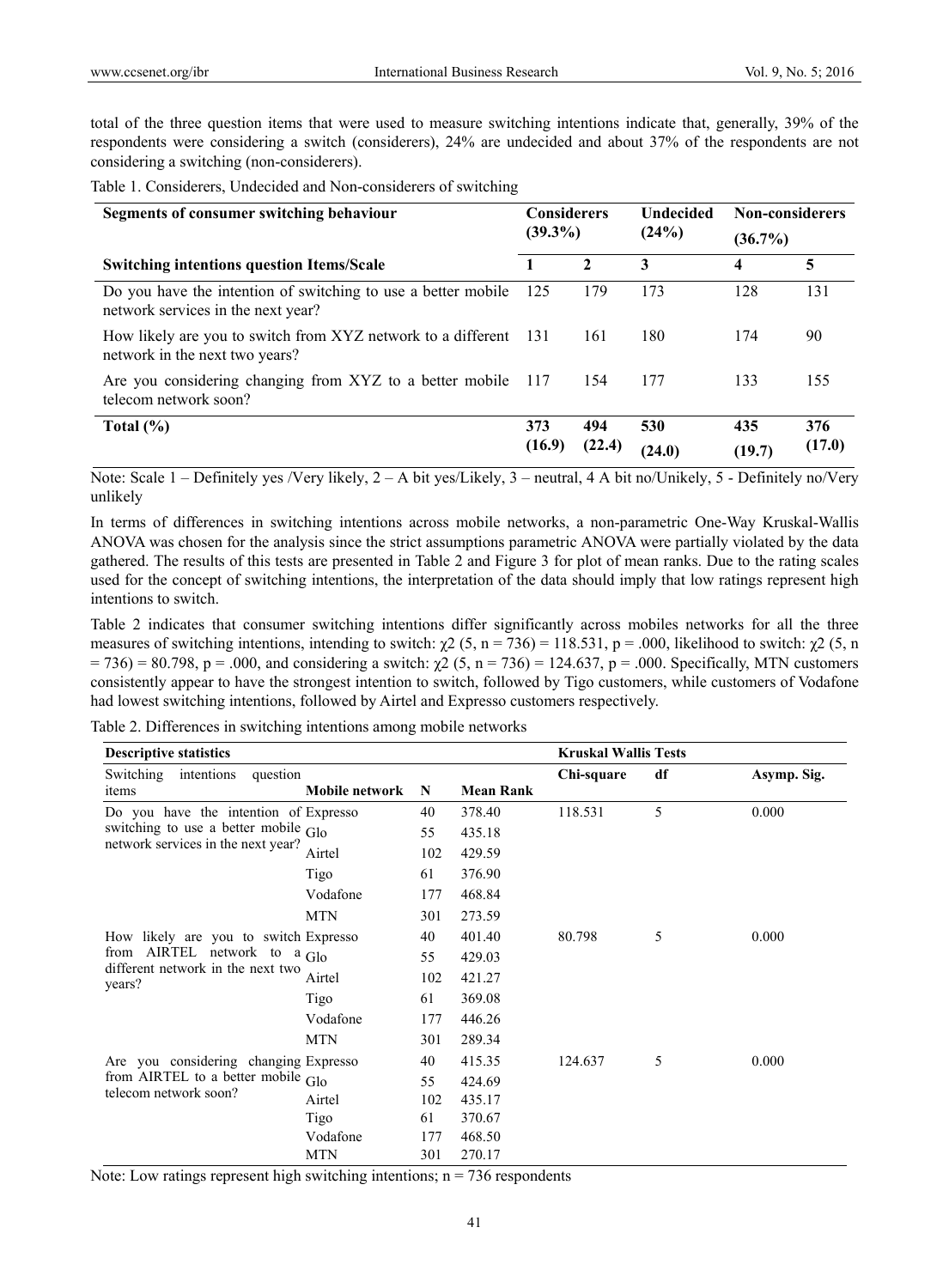

Figure 3. Switching intentions among mobile networks

Note: Low ratings represent high switching intentions;  $n = 736$  respondents

5.2 Differences in Subscriber Switching Behaviour among Networks

A cross tabulation was conducted to find out about customer segments based on their switching behaviour and intentions. The results are presented in Table 3. From Table 3, subscribers or respondents who stopped using previous network (defected) and those who switched to other networks from a previous service provider (switchers) are presented. Generally, 55% of the respondents have fully switched and 37% have stopped defected or partially switched.

Across mobile networks, the greatest number of customers that have switched to other networks come from MTN  $(36.2\%)$ , followed by Vodafone  $(24\%)$ , Airtel  $(15\%)$ , Glo  $(9\%)$ , Tigo  $(5.2\%)$  and Expresso  $(6.8\%)$ . In terms of customer defects, the greatest number of the defected customers are from MTN  $(33%)$ , followed Vodafone  $(24%)$ , Airtel  $(16.7%)$ , Glo (10.9%), Tigo (8%), and Expresso (7.30%). From the analysis of chi-square tests (Table 3), switching behaviour in terms of both full switchers,  $\chi$ 2 (5, n = 736) = 14.223, p = .014, phi = 0.192, and partial switchers,  $\chi$ 2 (5, n = 736) = 18.859,  $p = .002$ ,  $phi = 0.160$ , were strongly associated with or dependent on mobile network group. The phi values of 0.192 and 0.160 respectively are considered small effect using Cohen's (1988) criteria of .10 for small effect, .30 for medium effect and .50 for large effect.

Table 3. Association between switching behaviour and type of mobile networks

|                                    |                    | <b>Type of Network</b> |        |        |       |                 | Chi-square test |         |                   |                 |                 |
|------------------------------------|--------------------|------------------------|--------|--------|-------|-----------------|-----------------|---------|-------------------|-----------------|-----------------|
| Switching behaviour (total switch) |                    | <b>Expresso</b>        | Glo    | Airtel | Tigo  | Vodafone        | <b>MTN</b>      | Total   | Value             | df              | Sig.            |
| Yes (Switchers)                    | Count              | 28                     | 37     | 65     | 33    | 98              | 148             | 409     | 14.223a           |                 | 0.014           |
|                                    | % within Switching | 6.80%                  | 9.00%  | 15.90% | 8.10% | 24.00%          | 36.20%          | 100.00% |                   |                 |                 |
|                                    |                    |                        |        |        |       |                 |                 |         | Phi $(\chi^2)$    |                 | $= 0.139$ , p = |
| No (Non-switchers)                 | Count              | 12                     | 18     | 37     | 28    | 79              | 153             | 327     | 0.014             |                 |                 |
|                                    | % within Switching | 3.70%                  | 5.50%  | 11.30% | 8.60% | 24.20%          | 46.80%          | 100.00% |                   |                 |                 |
| Total                              | Count              | 40                     | 55     | 102    | 61    | 177             | 301             | 736     |                   |                 |                 |
|                                    |                    |                        |        |        |       |                 |                 |         | Chi-square test   |                 |                 |
| Defecting (partial switch)         |                    | <b>Expresso</b>        | Glo    | Airtel | Tigo  | <b>Vodafone</b> | <b>MTN</b>      | Total   | Value             | df              | Sig.            |
| Yes (Defectors)                    | Count              | 20                     | 30     | 46     | 22    | 66              | 91              | 275     | 18.859a           | 5               | 0.002           |
|                                    |                    |                        |        |        |       |                 |                 |         | Phi<br>$(\chi^2)$ | $0.16$ ,<br>$=$ | $p =$           |
|                                    | % within defection | 7.30%                  | 10.90% | 16.70% | 8.00% | 24.00%          | 33.10%          | 100.00% | 0.002             |                 |                 |
| No (Non-defectors)                 | Count              | 20                     | 25     | 56     | 39    | 111             | 210             | 461     |                   |                 |                 |
|                                    | % within defection | 4.30%                  | 5.40%  | 12.10% | 8.50% | 24.10%          | 45.60%          | 100.00% |                   |                 |                 |
| Total                              | Count              | 40                     | 55     | 102    | 61    | 177             | 301             | 736     |                   |                 |                 |

5.3 Influence of Porting Behaviour on Switching Behaviour

The results on the influence porting behaviour on switching behaviour are presented in Table 4 to assess hypotheses H1 to H3. From the Table 4, generally, 19.3% of the respondents who ported also ended up switching to other networks ( $n = 79$ ), while 80% of them did not end up switching to other service providers ( $n = 330$ ). The Chi-square tests indicate that porting is not associated with total switching to another network. In other words, more non-porters switched to other networks than those who have ported their mobile,  $\gamma$ 2 (1, n = 736) = 6.116, p = .013. The phi of 0.192 indicates a small effect size using Cohen's (1988) criteria of .10 for small effect, .30 for medium effect and .50 for large effect. For porters, 21.8% of them also defected  $(n = 60)$  and 78.2% of porters did not defect  $(n = 215)$ . The chi-square test confirms that defecting is more associated with non-porters than porters,  $\chi$ 2 (1, n = 736) = 9.782, p = .002). The phi of 0.115 indicates a small effect size using Cohen's (1988) criteria of .10 for small effect, .30 for medium effect and .50 for large effect. In terms of defectors who finally switched to a new service provider ( $n = 236$ ) they represent 85.8% while defectors who did not finally switch were 39 representing 14.2%.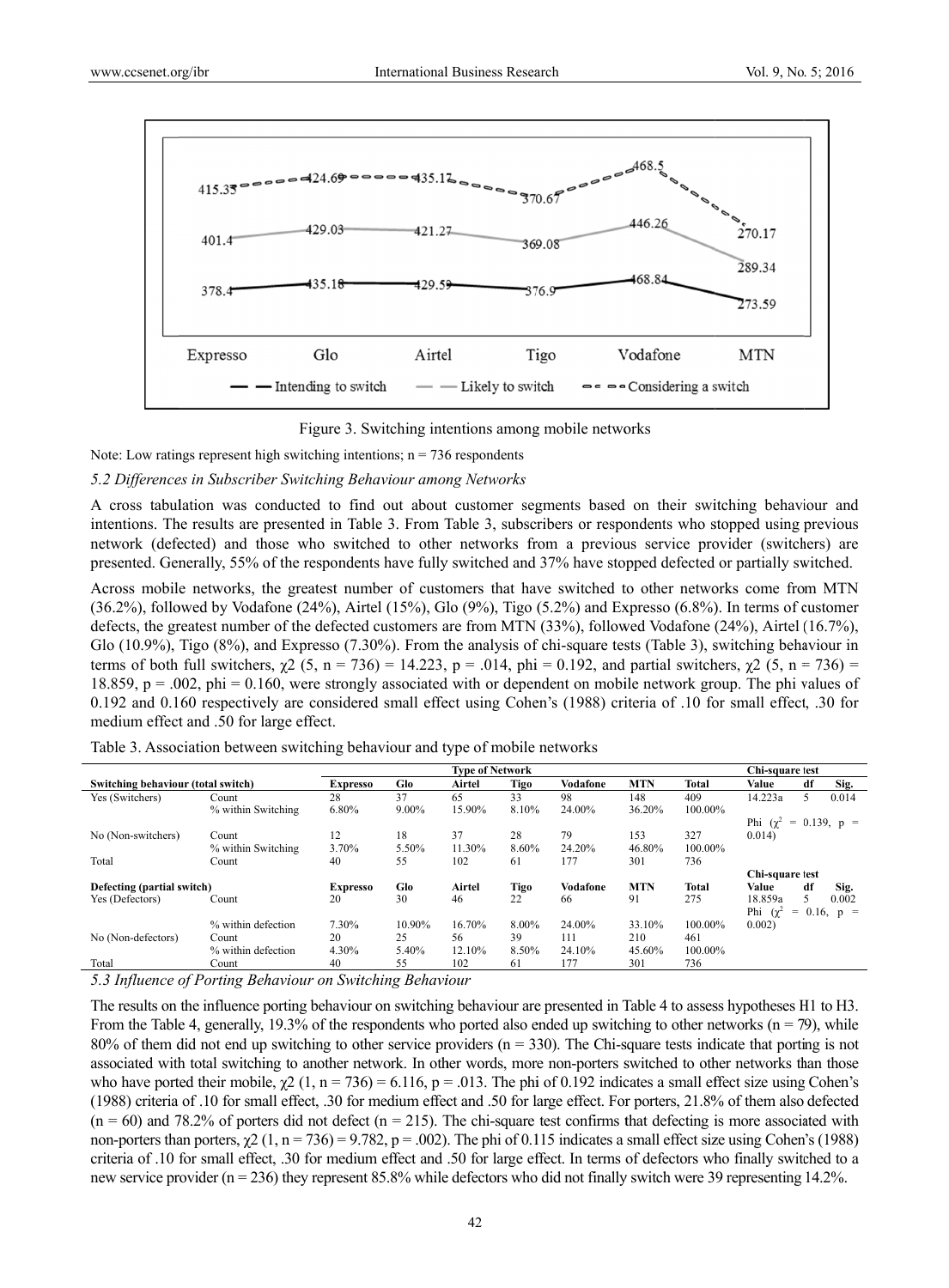|                                         |                                                    | <b>Porting Behaviour</b>           |                              |                | Chi-square test                     |                |       |  |  |
|-----------------------------------------|----------------------------------------------------|------------------------------------|------------------------------|----------------|-------------------------------------|----------------|-------|--|--|
| Switching<br>switching)                 | (total/f<br>behaviour                              | <b>Porters</b>                     | Non-porters                  | <b>Total</b>   | <b>Value</b>                        | df             | Sig.  |  |  |
| Yes (Switchers) Count                   |                                                    | 79                                 | 330                          | 409            | 6.116a                              | 1              | 0.013 |  |  |
|                                         | within<br>$\frac{0}{0}$<br>to<br>switching         | 19.30%                             | 80.7%                        | 100.00%        |                                     |                |       |  |  |
| N <sub>0</sub><br>(Non-switchers) Count |                                                    | 41                                 | 286                          | 327            | Phi ( $\chi^2$ = 0.091, p<br>0.013) |                |       |  |  |
|                                         | $\frac{0}{0}$<br>within<br>to<br>switching network | 12.5%                              | 87.5%                        | 100.00%        |                                     |                |       |  |  |
| Total                                   | Count                                              | 120                                | 616                          | 736            |                                     |                |       |  |  |
| Defecting (partial switch)              |                                                    | <b>Porters</b>                     | Non-porters Total            |                | Chi-square test                     |                |       |  |  |
| Yes (Defectors) Count                   |                                                    | 60                                 | 215                          | 275            | Value                               | df             | Sig.  |  |  |
|                                         | within<br>$\%$<br>defecti<br>behaviour             | 7.30%                              | 10.90%                       | 100.00% 9.782a |                                     | $\overline{1}$ | 0.002 |  |  |
| N <sub>0</sub><br>(Non-defectors) Count |                                                    | 60                                 | 401                          | 461            | Phi ( $\chi^2$ = 0.115, p<br>0.002) |                |       |  |  |
|                                         | $%$ within<br>defecti<br>behaviour                 | 4.30%                              | 5.40%                        | 100.00%        |                                     |                |       |  |  |
|                                         | Count                                              | 120                                | 616                          | 736            |                                     |                |       |  |  |
| Total                                   |                                                    | Switching behaviour (total switch) |                              |                |                                     |                |       |  |  |
| Defecting (partial switch)              |                                                    |                                    | Switchers Non-switcher Total |                | Chi-square test                     |                |       |  |  |
| Defectors                               | Count                                              | 236                                | 39                           | 275            | <b>Value</b>                        | df             | Sig.  |  |  |
|                                         | $%$ within<br>defecti<br>behaviour                 | 85.8%                              | 14.2%                        |                | 162.695 1                           |                | 0.000 |  |  |
| Non-defectors                           | Count                                              | 173                                | 288                          | 461            | Phi $(\chi^2 = 0.470, p$<br>0.000)  |                |       |  |  |
|                                         | within<br>$\frac{0}{0}$<br>defecti<br>behaviour    | 37.5%                              | 62.5%                        |                |                                     |                |       |  |  |
| Total                                   |                                                    | 409                                | 327                          | 736            |                                     |                |       |  |  |

## Table 4. Association between porting behaviour and switching behavior

The chi-square test strongly suggests that more defectors significantly ended up switching to new service providers than non-defectors did,  $χ2$  (1, n = 736) = 162.695, p = .002. The phi of 0.470 indicates a medium effect size using Cohen's (1988) criteria of .10 for small effect, .30 for medium effect and .50 for large effect.

# *5.4 Summary of Key Findings and Hypothesis Testing*

The key findings of the study and results of hypothesis testing are presented in Table 5. It indicates five key research findings, and shows that hypothesis H1 was supported by the data while hypotheses H2 and H3 were not supported. The implications of the key research findings and hypotheses are discussed in the next section.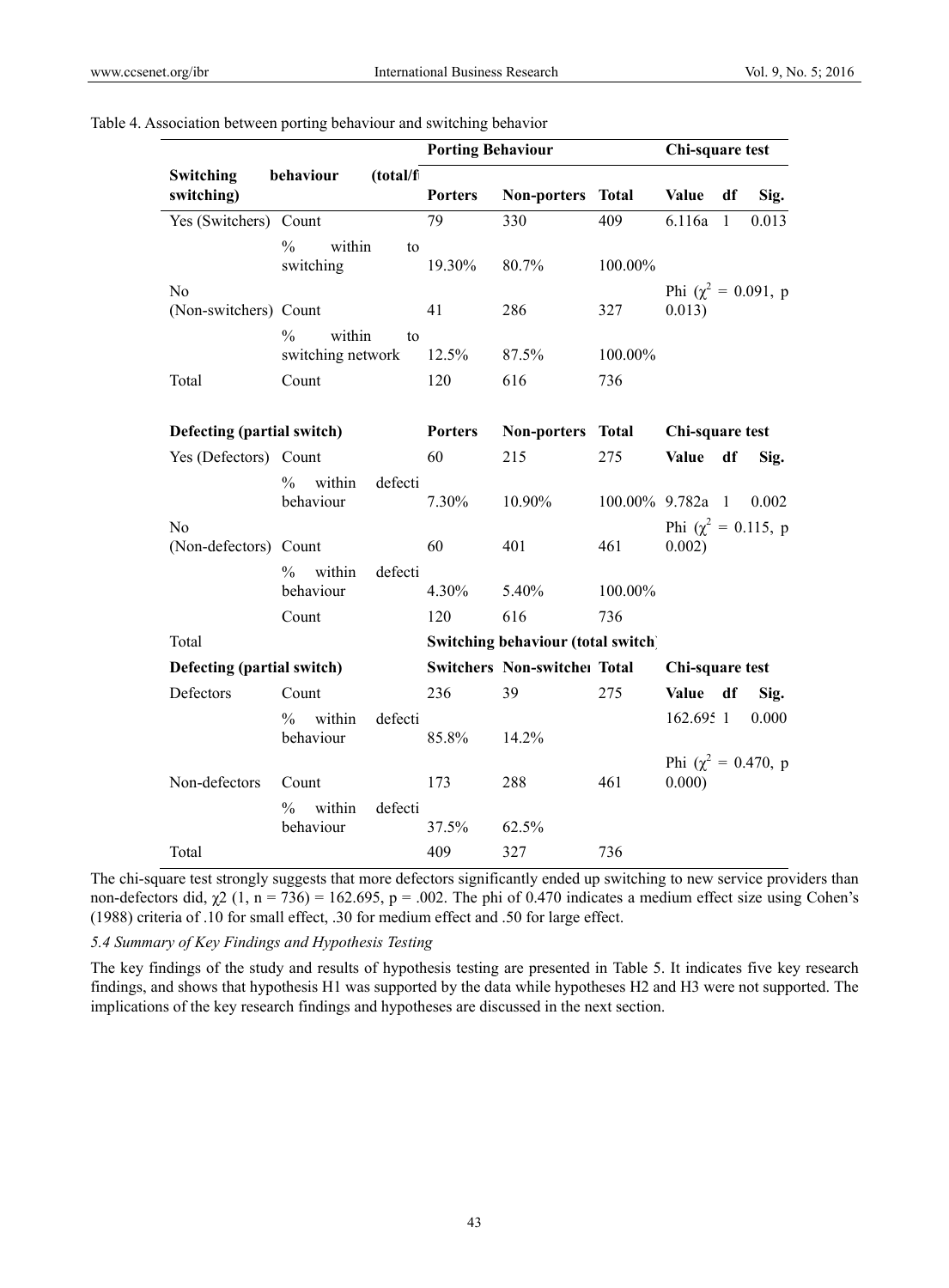## Table 5. Summary of Key Findings and hypotheses

#### **Key Results**

- 1. Switching intentions differ among customers of the six mobile telecom operators. Switching intentions were stronger among MTN customers than other networks.
- 2. Switching behaviour differ among mobile telecom operators. Most customers switch from MTN than from other networks
- 3. Porting behaviour differ among mobile telecom operators. Most customers switch from MTN than from other networks
- 4. Defectors are more associated with switching to new service providers than non-defectors.
- 5. Non-porters are more likely to switch to new service providers than porters do.

| <b>Hypothesis</b>                                                   | <b>Remarks</b> | Reference |
|---------------------------------------------------------------------|----------------|-----------|
| H1: Defectors are more likely to totally switch than non-defectors. | Supported      | Table 4   |
| H2: Porters are more likely to defect than non-porters.             | Not supported  | Table 4   |
| H3: Porters are more likely to totally switch than non-porters.     | Not supported  | Table 4   |

#### **6. Discussion and Implications**

For this study, the main purpose was to explore the switching intentions, partial and total switching behaviour of consumers in Ghana mobile telecommunication industry. The results and findings of the study provide empirical support for different consumer switching behaviour as conceptualized in previous studies (Roos, Edvardsson & Gustafsson, 2004; Bansal, Taylor & St. James, 2005; Nimako, 2012a; Njite, Kim & Kim, 2008). The study also found some differences in switching intentions and behaviour among customers of the six mobile network operators in Ghana.

#### *6.1 Differences in Switching Intention and Behaviour among Mobile Network Operators*

First, the study found that consumers' switching intentions and behaviour significantly differ among the mobile networks. Specifically, customers of MTN brand have the strongest intentions to switch to other network operators than their counterparts from the other mobile telecom networks. Also, more switchers are also associated with MTN than the rest of the competitors in GMTI. Comparing this finding with what was found by previous researchers in 2009 (Nimako & Azumah, 2009), there is strong evidence that MTN Ghana stand the risk of losing customers to other competitors in the next few years since consistently their customers expressed stronger intentions to switch. Generally, defectors and switchers are more associated with MTN than the other mobile networks as the results clearly point out.

The second company whose customers have significantly higher intentions is Tigo mobile telecom operator. This situation is different from what was found in 2009 where customers of Tigo had relatively lower intention to switching to other competitors (Nimako & Azumah, 2009). This sharp contrast means that the company appears to be influencing their customers negatively. Thus, MTN and Tigo appear to be negatively influencing their customers and therefore causing them switch to competitors. This implies that there might be technical and functional quality issues of service delivery that these two companies missing out in meeting customers' desires and expectations (Nimako, 2012b; Nimako, 2012c). It might also be that other competitors in the industry are able to attract customers from MTN and Tigo. Such strong attractions are able to influence customers to develop strong intentions to switch (Bansal, Taylor & St. James, 2005). It is important for the two firms to conduct further research into why their customers' have such stronger intentions to switch.

On the other hand, customers of Vodafone Ghana appear to have the lowest intention to switch; most of them are not considering a switch to other network, according to our finding. This finding suggests that the management of Vodafone has significantly improved upon its delivery of service quality and satisfaction of customers through effective service management strategies. Compared with their performance in 2009 when Vodafone went into management crisis that led to the switching of many of its customers to other firms in the Ghana's mobile telecom industry (Nimako & Azumah, 2009), the new management appears to have been able to win back the confidence of existing customer and attracted new ones who have little intentions to switch.

Moreover, the findings indicate that customers of Glo, Expresso and Airtel also have relatively weak intentions to switch to networks. This implies that management of these companies should keep improving their service quality and value to customers in an attempt to influence customers' intentions to switch.

## *6.2 Influence of Porting Behaviour on Switching Behaviour*

Two important findings of the present research are that, generally, porting behaviour is significantly associated with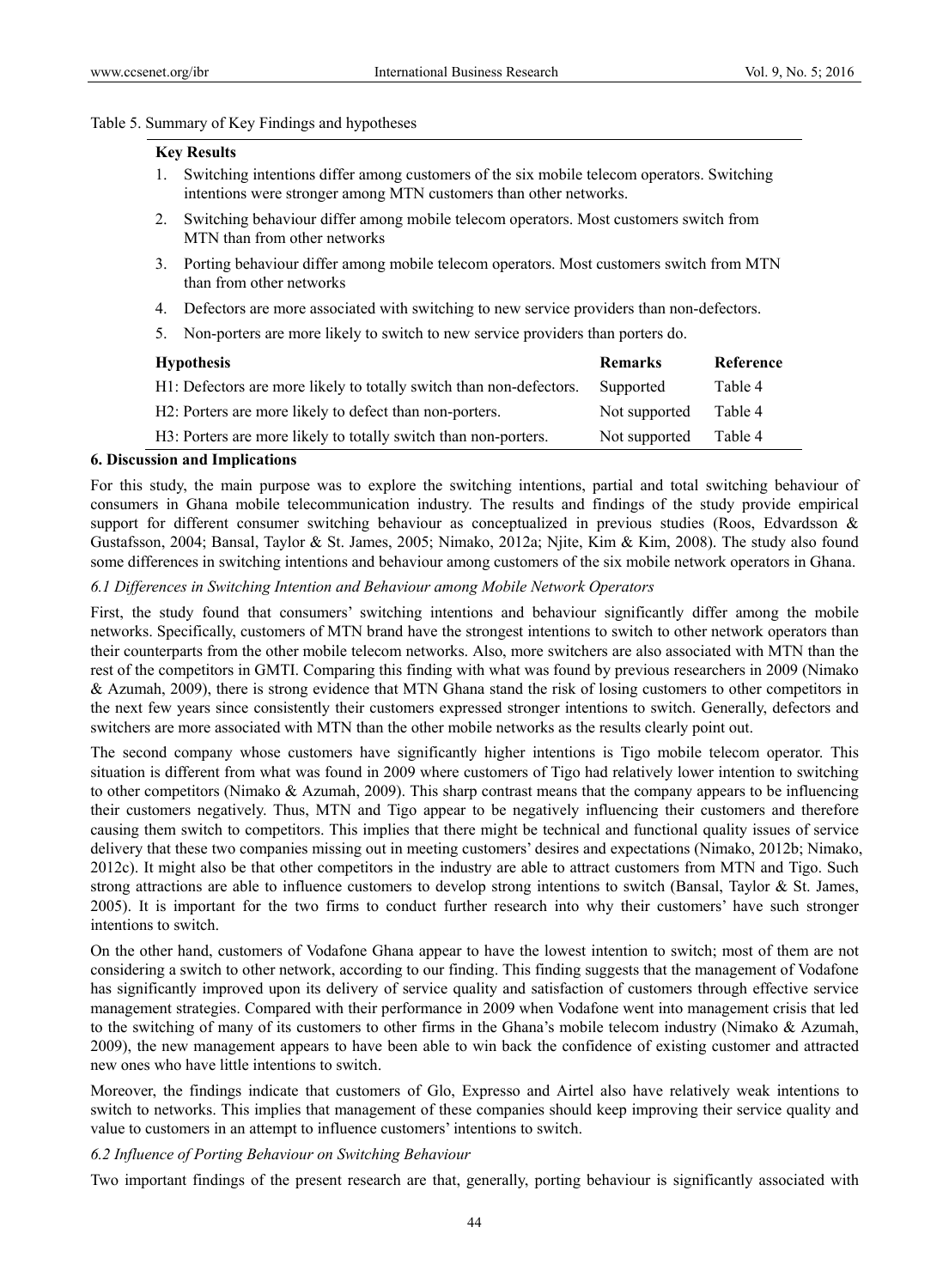switching behaviour. Specifically, more non-porters defected and switched to other mobile networks than porters did, disproving hypotheses H2 and H3. One possible reason for this situation is that non-porters are likely to defect and switch completely when they have little or no knowledge about existing porting opportunities available to them through the adoption of MNP policy, which allows consumers to switch while still retaining their current mobile numbers (Buehler & Haucap, 2004; Nimako, Ntim & Mensah, 2014; Shin & Kim, 2007).

Therefore, in order to reduce subscriber defect or churn rate, mobile telecom operators should direct more effort and resource to promoting and educating their customers on the benefits of porting their mobile numbers to other networks through the MNP platform. This can significantly influence the decision to defect among non-adopters of MNP since by adopting MNP they will be able to switch and still retain their existing mobile number. This will in turn benefit the existing service providers more than when their customers defect. Thus, one way to reduce customer churn rate is to encourage them to adopt MNP policy.

Second, it was found that defectors are more associated with total switching behaviour than non-defectors. Specifically, the results indicate that more customers who defected also switched to a new mobile network operator, providing support for hypothesis H3. One possible explanation for this finding is that, generally, when a mobile subscriber stops using the services of one network he/she is more likely to search for a new one for two reasons. One is the availability of strong competitors who can serve as comparable substitutes (Bansal, Taylor & St. James, 2005). The other reason is that there might be strong perceived competitor attractiveness in terms of offerings and value for money (Bansal, Taylor & St. James, 2005; Bansal, Irving &Taylor, 2004; Morgan & Dev, 1994; Bansal & Taylor, 1999b). Where consumers perceive that they are likely to be better off with another service provider, they will be more likely to switch than to stay (Bansal, Taylor & St. James, 2005; Bansal, Irving &Taylor, 2004; Morgan & Dev, 1994; Bansal & Taylor, 1999b; Zhang, Cheung & Lee, 2012;Gerrard & Cunningham, 2004).

These findings imply that porting of mobile number may not necessarily be a significant factor that influence consumers' decision to completely switch to new service providers. This is because through the MNP platform consumers are able to enjoy other service providers' services while maintaining the current service provider. Therefore, they may not want to switch entirely in order to benefit from the current service providers. Another important implication of this findings is that industry regulators such as NCA would have to put in measure to increase competition among industry players in order to attract consumers to switching through MNP platform. MNP adoption as a platform to switch without financial cost might not be enough incentive to consumer to switching. Other factors such as high competition is important. Consumers might not switching unless they find it economically viable to switch to other competitors.

The results also show that non-porters, rather, are more likely to switch totally or completely to other competitors. Thus, MNP appears to be effective in inducing partial switching behaviour but not necessarily causing consumer complete or total switching behaviour, especially among consumer who have adopted MNP.

The findings also imply that defectors are also more likely to switch to new service providers in the mobile telecom industry than to return back to their former service providers. The implication for management is that mobile telecommunication managers could target defected customers of other competitor mobile networks and attract them through powerful and effective promotional strategies that promises them attractive offers and more customer value (Nimako, 2012b; Nimako, 2012c; Cronin, Brady & Hult, 2000).

## **7. Limitations and Future Research**

While the present study is particular useful to marketing theory and practice in the mobile telecommunication industry, it is limited in terms of the generalizability of the findings. This study is limited to only Ghana mobile telecom industry and thus, the findings are valid in the research context but may not be valid in other mobile telecom context in the Sub-Sahara Africa due to some significant differences that might be found in consumer culture and demography in various parts of the region. It is recommended that future research should examine cultural influence on switching behaviour, and other longitudinal studies should be conducted and the findings compared with some cross-section studies in CSB like that of the present study.

## **8. Conclusion**

The main purpose of the present study was to explore consumer switching intentions, partial and total switching phenomenon in the Ghana mobile telecom industry. The study relied on cross-sectional survey to provide empirical evidence to address the research objectives. While there has been much interest in CSB in the last two decades, very little is empirically known regarding partial and total switching phenomenon which characterize CSB in mobile telecom markets, especially with the advent of MNP policy, multiple SIM and phone use and frequent switching incidences.

In the GMTI, the present study provides empirical evidence that switching intentions are significantly different among customers of various mobile telecom service providers. It found that, generally, defectors and switchers are more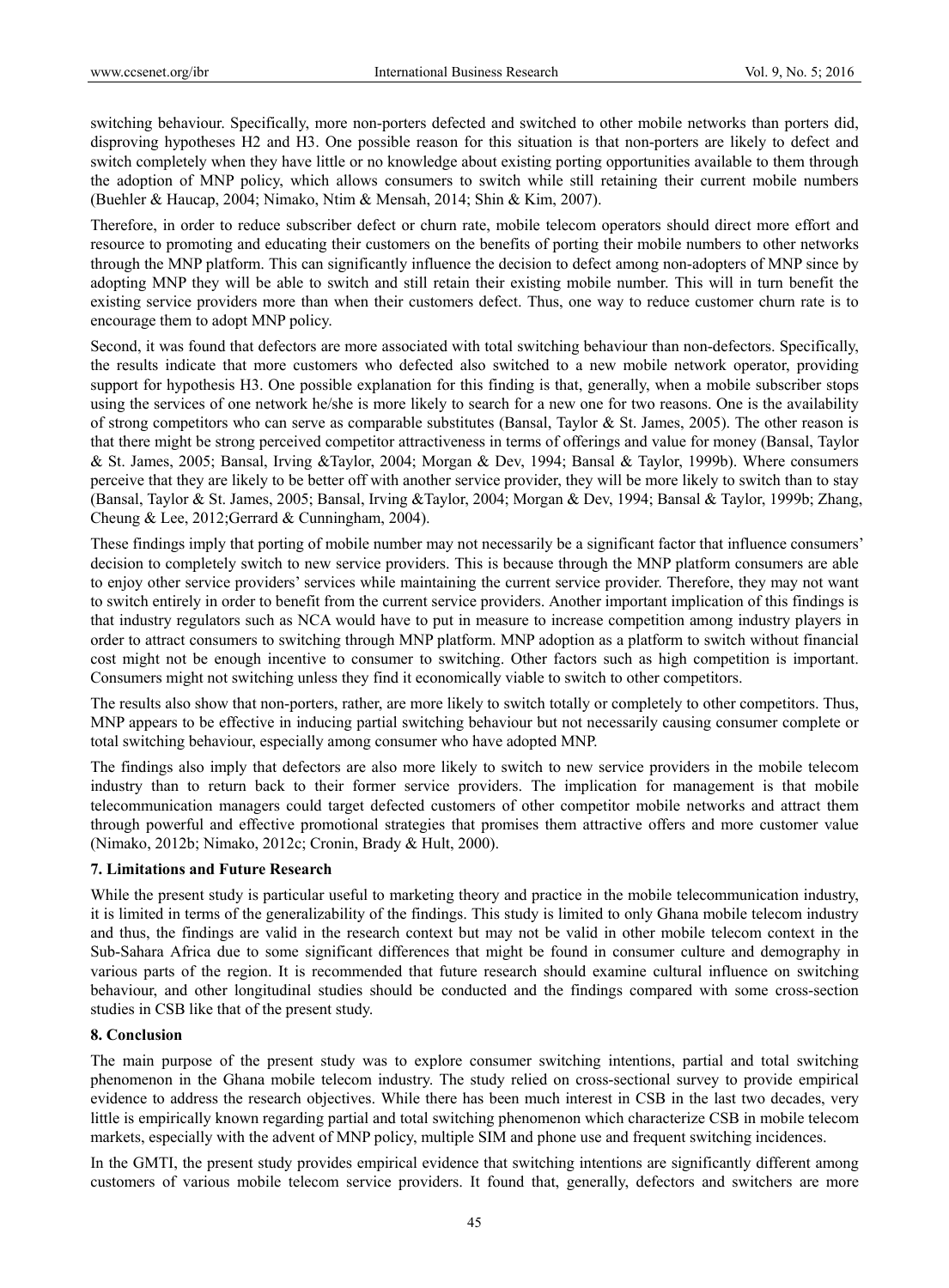associated with MTN than the other mobile networks as the results clearly point out, and that switching intentions are strongest in MTN and Tigo customers.

It also found that more non-porters defect and switch to other mobile networks than porters do, and that such nonadopters of MNP are more likely to switch totally or completely to other competitors. Therefore, in order to reduce subscriber defect or churn rate, mobile telecom operators should direct more effort and resource to promoting and educating their customers on the benefits of porting their mobile numbers to other networks through the MNP platform. Thus, one way to reduce customer churn rate is to encourage them to adopt MNP policy.

It found that defectors are more associated with total switching behaviour than non-defectors. These findings imply that porting of mobile number may not necessarily be a significant factor that influence consumers' decision to completely switch to new service providers. The strongest influencer of switching behaviour is non-porting behaviour. Respondents who do not adopt MNP are more likely to switch to new service providers than those who adopt MNP. The study is limited in terms of industry context and future research has been proposed to extend the study to other research contexts regarding partial and total CSB.

#### **References**

- Ajzen, I. (1991). The theory of planned behavior, *Organizational Behavior and Human Decision Processes, 50*, 179-211. http://dx.doi.org/10.1016/0749-5978(91)90020-T
- Ajzen, I., & Driver, B. L. (1992). Application of the theory of planned behavior to leisure choice. *Journal of Leisure Research, 24*, 207-224. http://dx.doi.org/10.1016/j.jbusres.2005.06.001
- Balabnis, G., Reynolds, N., & Simintiras, A. (2006). Bases of e-Store loyalty: Perceived switching barriers and satisfaction. *Journal of Business Research, 59*, 214-224.
- Bansal, H. S., & Taylor, S. F. (1999). The Service-Provider Switching Model (SPSM): A Model of Consumer Switching Behavior in the Services Industry. *Journal of Service Research, 2*, 200-218. http://dx.doi.org/10.1177/109467059922007
- Bansal, H. S., Irving, P. G., & Taylor, S. F. (2004). A three-component model of customer commitment to service provider. *Journal of the Academy of Marketing Science, 32*(3), 234–250. http://dx.doi.org/10.1177/0092070304263332
- Bansal, H. S., Taylor, S. F., & St. James, Y. (2005). Migrating to New Service Providers: Toward a Unifying Framework of Consumers' Switching Behavior. *Journal of the Academy of Marketing Science, 33*(1). 96-115. http://dx.doi.org/10.1177/0092070304267928.
- Bell, S. J., Auh, S., & Smalley, K. (2005). Customer relationship dynamics: Service quality and customer loyalty in the context of varying levels of customer expertise and switching costs. *Journal of the Academy of Marketing Science, 33*, 169-183. http://dx.doi.org/10.1177/0092070304269111
- Buehler, S., & Haucap, J. (2004). Mobile Numbering and Number Portability in Ireland. A report to the ODTR, Ovum, London. *Journal of Industry, Competition and Trade, 4*(3), 223–238. http://dx.doi.org/10.1023/B:JICT.0000047299.13443.5a
- Chiu, H. C., Hsieh, Y. C., Li, Y. C., & Lee, M. (2005). Relationship marketing and consumer switching behavior. *Journal of Business Research, 58*, 1681-1689. http://dx.doi.org/10.1016/j.jbusres.2004.11.005
- Choi, Y. (2010). Religion, religiosity, and South Korean consumer switching behaviors. *Journal of Consumer Behaviour, 9*(3), 157-171. http://dx.doi.org/10.1002/cb.292
- Choi, Y., Paulraj, A., & Shin, J. (2013). Religion or Religiosity: Which Is the Culprit for Consumer Switching Behavior? *Journal of International Consumer Marketing, 25*(4), 262-280
- Cronin, J. J., Brady, M. K., & Hult, G. T. M. (2000). Assessing the effects of quality, value and customer satisfaction on consumer behavioral intentions in service environments. *J. Retailing, 76*, 193-218. http://dx.doi.org/10.1016/S0022-4359(00)00028-2
- Danaher, P. J., & Haddrell, V. (1996). A comparison of question scales used for measuring customer satisfaction. *Int. J. Serv. Ind. Manag., 7*(4), 4-26. http://dx.doi.org/10.1108/09564239610129922
- Gerrard, P., & Cunningham, J. B. (2004). Consumer switching behavior in the Asian banking market. *Journal of Services Marketing, 18*, 215-223. http://dx.doi.org/10.1108/08876040410536512
- Hair, J. F., Black, W. C., Babin, B. J., & Anderson, R. E., (2010). Multivariate Data Analysis, Englewood Cliffs, NJ: Prentice Hall.